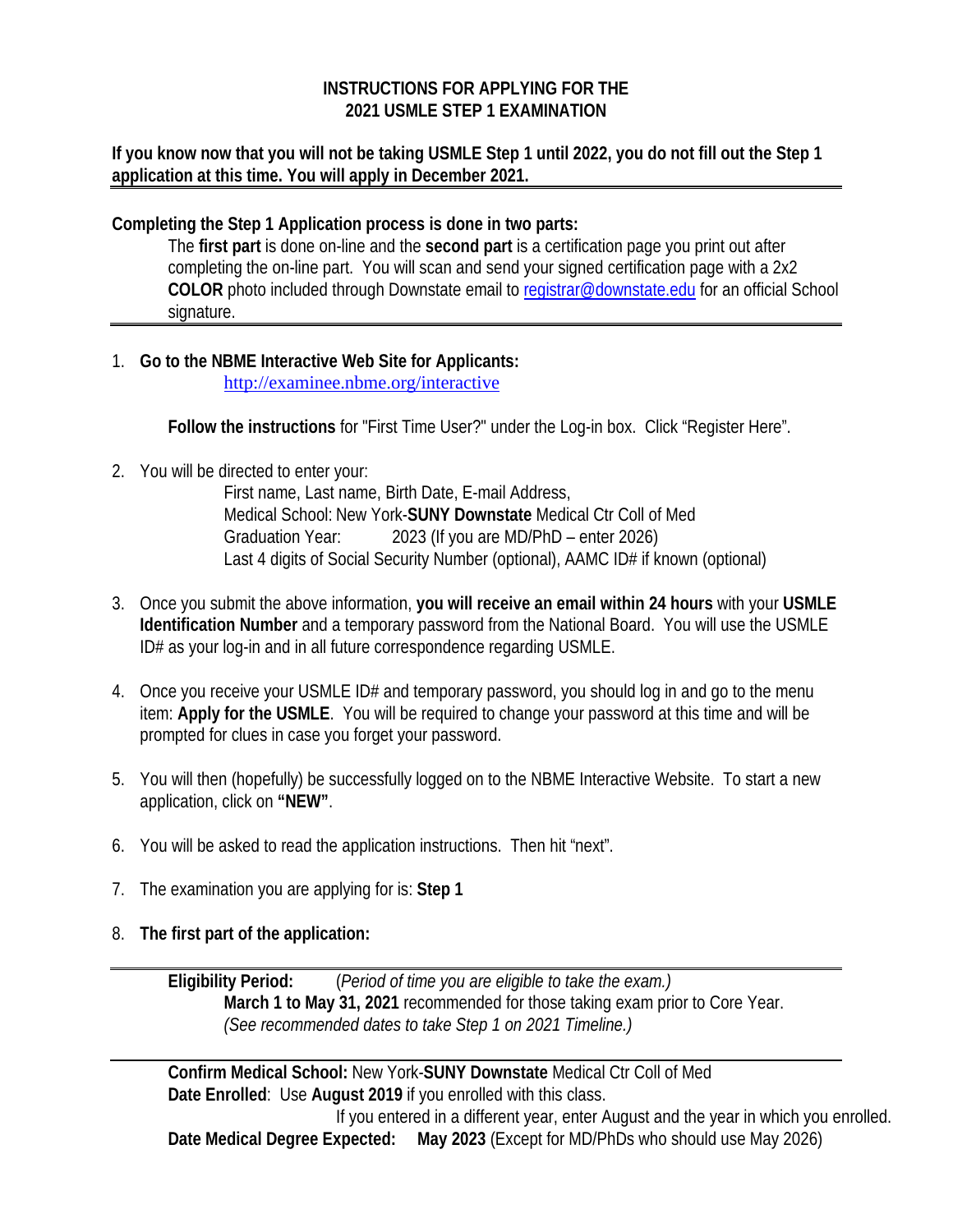**Region:** The default is US and Canada.

## **Address/Contact Information/Biographic Information:**

**Note** – Scheduling permits are released electronically. Make sure to use the email address you most often check.

## **Your Name:**

**It is essential that the name on your USMLE Step 1 application (and therefore your Scheduling Permit) matches your medical school record and your official governmentissued picture ID (ie: driver's license, passport).**

The name that will "pre-populate" your on-line USMLE Step 1 application is in most cases your name as it appeared in your medical school record at the time of **acceptance**. If you have changed your name since you matriculated, your name with the National Board may need to be changed.

In addition, **you will need to make sure that your official picture ID (driver's license or passport) matches your first and last name EXACTLY**. According to the National Board, middle names and initials will not be questioned at the testing sites, if they are consistent.

*For example:* If your name is **Michael Jonah Gold** on your USMLE Application/Scheduling Permit and the name on your driver's license is **Michael J. Gold**, you should have **no problem.** However, if your name is **Maryanne Smith** on your USMLE Application/Scheduling Permit and the name on your driver's license is **Mary Smith**, you **will have a problem** and may not be able to get into the testing center on the day you are scheduled to take the test. (See Test Center Policies a[t https://www.prometric.com/covid-19-update/test-center-policies.\)](https://www.prometric.com/covid-19-update/test-center-policies)

## **What to do if you need to change your first or last name with the National Board**

- For **first-time** applicants only: your name change/correction will be accepted automatically, so you may by-pass the Name Change Authorization Form. However, you **must** click on the Name Changed box.
- If you are not a first-time applicant, after you print out the Certification page of the application, also print out a Name Change Authorization form.
- Submit this form and supporting documentation (marriage license, official name change documentation) electronically to the Office of the Registrar with your Certification page of your application.

## **TEST ACCOMMODATIONS**

**If you have a documented disability** covered under the Americans with Disabilities Act (ADA) and require test accommodations, you must check that item on your application to indicate that you are submitting a request for accommodations with supporting documentation.

For complete information on procedures and documentation requirements, consult the *Request for Test Accommodations for Examinees with Disabilities* information, which can be downloaded from the [USMLE website.](https://usmle.org/test-accommodations/guidelines.html) It would be in your best interest to make an appointment with the Office of Student Affairs to discuss the mechanism for this procedure.

**Once you have entered all the information for the online application, you will see a summary page. After checking the information carefully, you will SUBMIT.** 

MAKE NOTE OF YOUR **REFERENCE NUMBER** BEFORE SUBMITTING IN CASE SOMETHING GOES WRONG AND YOU HAVE TO GO BACK IN.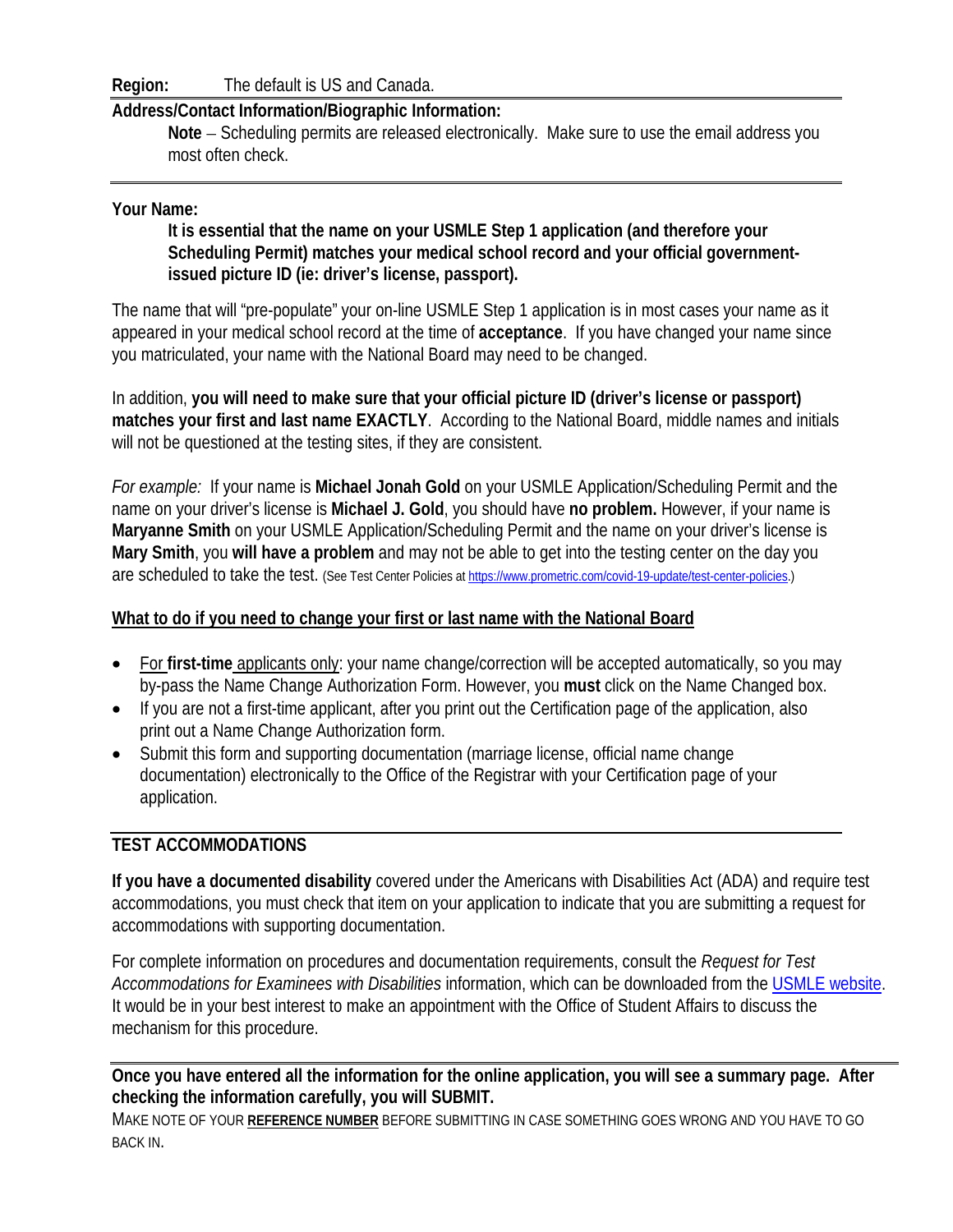## **CERTIFICATION**

After submitting the online application, and making your payment, you will be prompted to print out **the Certification page**.

The **Fee** is **\$645.00** U.S. Dollars (for more information see https://www.nbme.org/examinees/unitedstates-medical-licensing-exam-usmle)

• If you are paying by Check or Money Order, it is payable to "NBME". Information about that is on the interactive website. You will be prompted to print a payment form and send it on your own.

**Your Certification page**:

- Include a color 2 X 2 **PHOTO.** Your photo **must** be a passport sized/quality photo and will not be accepted otherwise.
- Check that you would like the NBME to use your photo for future registrations.
- **Sign in ink** your name in the designated place at the end of the application.

## **DON'T FORGET TO SIGN & DATE YOUR APPLICATION!**

The NBME has authorized us to submit your Certification forms through our Downstate email.

## **VERY IMPORTANT:**

- **Your photo MUST be in color and MUST be a 2 X 2 passport sized/quality photo.**
- **You MUST sign your Certification page with your handwritten signature. Otherwise, we will have to return the form to you to resubmit. This is an NBME requirement.**
- **Once your completed Certification page is received by the Office of the Registrar at [registrar@downstate.edu](mailto:registrar@downstate.edu) allow 3 business days to process.**
- **The NBME has informed us that once your Certification page is received by them, allow up to two weeks to process due to high volume.**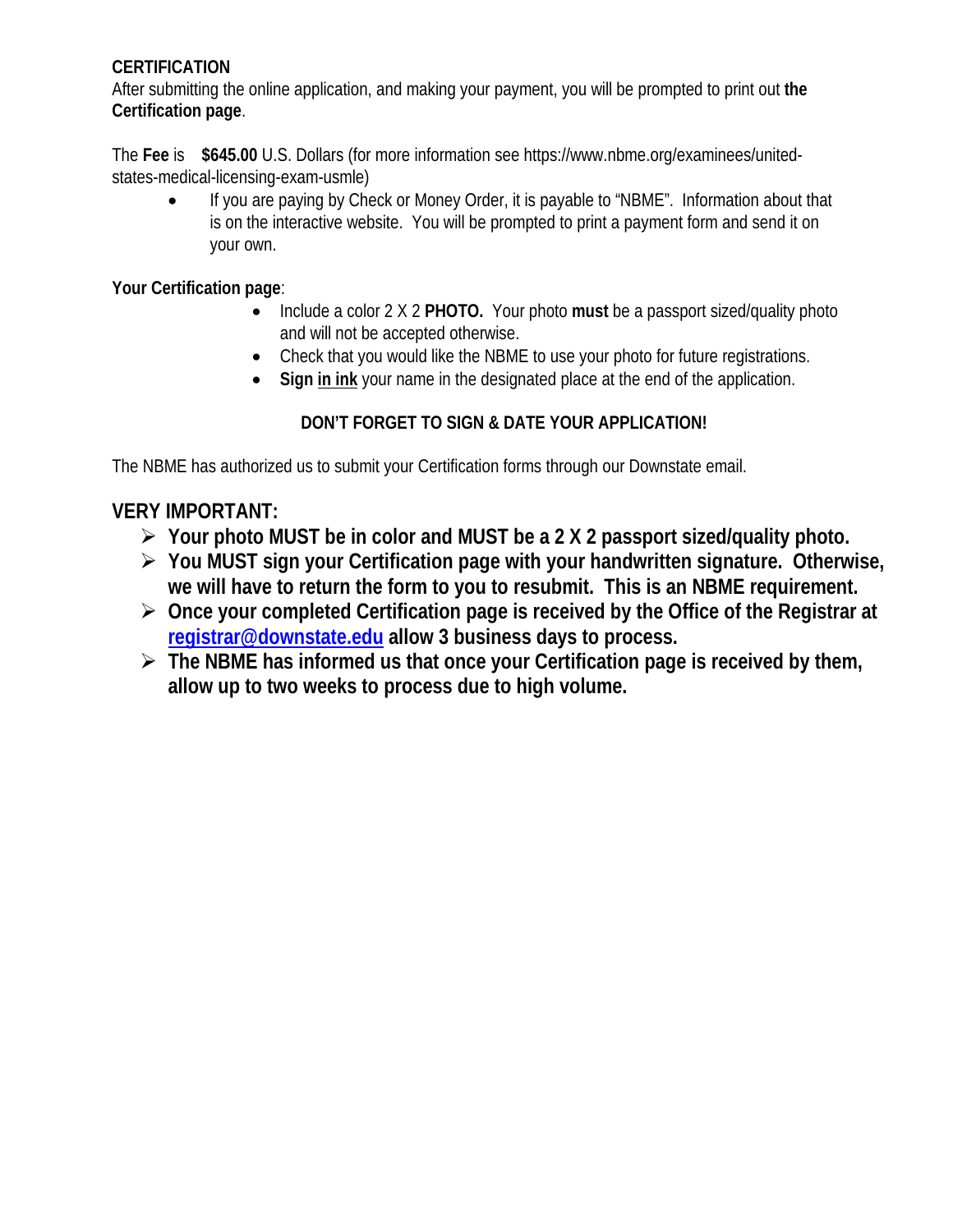# **USMLE Step 1 TIMELINE 2021**

| November 2020                                     | <b>Read Step 1 Registration process instructions</b>                                                                                                                                                                                                                                                          |
|---------------------------------------------------|---------------------------------------------------------------------------------------------------------------------------------------------------------------------------------------------------------------------------------------------------------------------------------------------------------------|
| November/December 2020                            | Complete Step 1 application on-line. Send certification page to<br>registrar@downstate.edu                                                                                                                                                                                                                    |
| December 2020/January 2021                        | Receive Scheduling Permit via email notification                                                                                                                                                                                                                                                              |
| When you receive your<br><b>Scheduling Permit</b> | <b>Call Prometric Test Centers and schedule Step 1 exam</b><br>date/location.                                                                                                                                                                                                                                 |
| <b>Week of March 29, 2021</b>                     | Recommended period to sit for the Step 1 examination if you plan to<br>take it prior to beginning Core Clinical Year.                                                                                                                                                                                         |
| April 3, 2021                                     | Last day to take the USMLE Step 1 examination prior to start of<br>Core Clinical Year. You are not permitted to take Step 1 during Core<br><b>Clinical Year.</b>                                                                                                                                              |
|                                                   | **If you plan to take the USMLE Step 1 examination after Core<br>Clinical Year, you must take it after completing all Core Clinical Year<br>coursework and prior to beginning Advanced Clinical Year. You will<br>not be permitted to start your Advanced Clinical Year until you have<br>taken USMLE Step 1. |
| Week of April 5, 2021                             | <b>Mandatory Transition to Clerkships Course</b>                                                                                                                                                                                                                                                              |
| <b>APRIL 12, 2021</b>                             | <b>First Day of Core Year Clerkship Rotations</b>                                                                                                                                                                                                                                                             |

### **Scheduling Permits**

- Scheduling Permits are sent electronically.
- Keep your Scheduling Permit in a **safe** location (where you can find it!) as you will **NOT** be able to enter the test center on the day of the exam without the permit (see **What to Bring to the Testing Center below**).

### **Scheduling the Exam**

- **It is essential that you contact the Prometric Test Scheduling number on your Scheduling Permit to schedule your exam date as soon as you receive your Scheduling Permit from the NBME. You may also schedule your exam on line, however we have heard that the available dates are more up-to-date if you call**.
- Before you call Prometric, **select a preferred test date and location** and have alternate test dates and locations ready for back-up. A Prometric customer service representative will search dates or sites as directed by the examinee until a satisfactory result is obtained. Prometric will attempt to find a test seat within one week (plus/minus) of the desired date and within 50 miles of the primary location.
- The **list of Prometric Test Centers** (you must take Step 1 at a Prometric Center) is available on the web site <http://www.prometric.com/>

You will only be able to schedule a date within your approved eligibility period, March 1 - May 31 (recommended). (See USMLE at https://www.nbme.org/examinees/united-states-medical-licensing-examusmle) **According to school policy, you must sit for the Step 1 examination by April 3, 2021 if you plan to take Step 1 prior to beginning Core Clinical Year.**